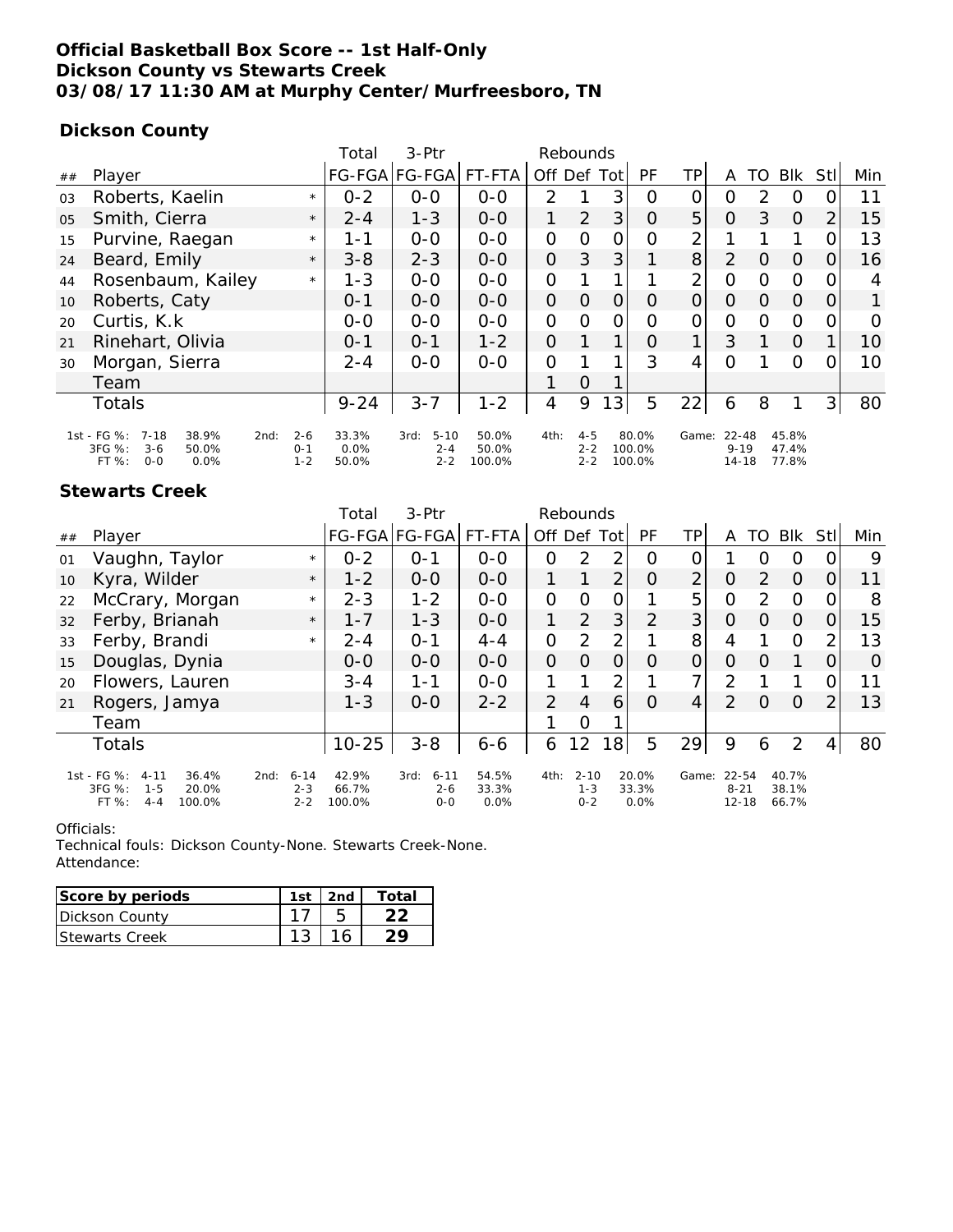## **Official Basketball Box Score -- Game Totals -- Final Statistics Dickson County vs Stewarts Creek 03/08/17 11:30 AM at Murphy Center/Murfreesboro, TN**

**Dickson County 67 • 29-7**

|                |                                                                                                  |                               | Total                  | $3-Ptr$                                | Rebounds                 |                |                               |                |                           |                |                                |          |                         |                |                      |
|----------------|--------------------------------------------------------------------------------------------------|-------------------------------|------------------------|----------------------------------------|--------------------------|----------------|-------------------------------|----------------|---------------------------|----------------|--------------------------------|----------|-------------------------|----------------|----------------------|
| ##             | Player                                                                                           |                               |                        | FG-FGA FG-FGA FT-FTA                   |                          | Off Def        |                               | Tot            | PF                        | ΤP             | A                              | TO       | <b>BIK</b>              | <b>Stl</b>     | Min                  |
| 03             | Roberts, Kaelin                                                                                  | $\star$                       | $3 - 8$                | $3 - 5$                                | $0 - 0$                  | 3              | 2                             | 5              |                           | 9              | 2                              | 5        | $\Omega$                |                | 28                   |
| O <sub>5</sub> | Smith, Cierra                                                                                    | $\star$                       | $2 - 5$                | $1 - 4$                                | $0 - 2$                  | 2              | 3                             | 5              | 3                         | 5 <sub>l</sub> | 5                              | 4        | $\Omega$                | $\overline{2}$ | 38                   |
| 15             | Purvine, Raegan                                                                                  | $\star$                       | $1 - 2$                | $0 - 0$                                | $0-0$                    |                | 3                             | 4              |                           | 2              | 3                              |          | 1                       | $\overline{O}$ | 32                   |
| 24             | Beard, Emily                                                                                     | $\star$                       | $6 - 13$               | $4 - 7$                                | $4 - 4$                  | $\Omega$       |                               |                | 4                         | 20             | 3                              |          | $\Omega$                | $\overline{O}$ | $40-$                |
| 44             | Rosenbaum, Kailey                                                                                | $\star$                       | $7 - 11$               | $0 - 0$                                | $4 - 4$                  | 2              | 4                             | 6              | 3                         | 18             | $\Omega$                       | 3        | 1                       | 0              | 28                   |
| 10             | Roberts, Caty                                                                                    |                               | $0 - 1$                | $0 - 0$                                | $0 - 0$                  | $\overline{O}$ |                               |                |                           | $\Omega$       | $\Omega$                       | $\Omega$ | $\Omega$                | 0              | 2                    |
| 20             | Curtis, K.k.                                                                                     |                               | $0 - 1$                | $O - 1$                                | $0 - 0$                  | $\Omega$       | $\Omega$                      | $\Omega$       | $\Omega$                  | $\overline{O}$ | $\Omega$                       |          | $\Omega$                | 0              | $\Omega$             |
| 21             | Rinehart, Olivia                                                                                 |                               | $1 - 3$                | $1 - 2$                                | $6 - 8$                  | $\Omega$       | 2                             | $\overline{2}$ | 2                         | 9              | 3                              | 4        | $\Omega$                | $\mathbf{1}$   | 21                   |
| 30             | Morgan, Sierra                                                                                   |                               | $2 - 4$                | $0 - 0$                                | $0 - 0$                  | $\Omega$       |                               |                | 3                         | 4              | $\Omega$                       |          | $\Omega$                | 0              | 10                   |
|                | Team                                                                                             |                               |                        |                                        |                          |                | $\Omega$                      |                |                           |                |                                |          |                         |                |                      |
|                | Totals                                                                                           |                               | $22 - 48$              | $9 - 19$                               | $14 - 18$                | 9              | 23                            | 32             | 18                        | 67             | 16                             | 20       | 2                       | 4              | 199                  |
|                | 1st - FG %:<br>$7 - 18$<br>38.9%<br>2nd:<br>3FG %:<br>$3 - 6$<br>50.0%<br>$0 - 0$<br>0.0%<br>FT% | $2 - 6$<br>$O - 1$<br>$1 - 2$ | 33.3%<br>0.0%<br>50.0% | $5 - 10$<br>3rd:<br>$2 - 4$<br>$2 - 2$ | 50.0%<br>50.0%<br>100.0% | 4th:           | $4 - 5$<br>$2 - 2$<br>$2 - 2$ |                | 80.0%<br>100.0%<br>100.0% | Game:          | 22-48<br>$9 - 19$<br>$14 - 18$ |          | 45.8%<br>47.4%<br>77.8% |                | Deadball<br>Rebounds |

**Stewarts Creek 64 • 25-7**

|    |                                                                                              |                                        | Total                    | $3-Ptr$                                | Rebounds               |                |                                |                |                        |                 |                                    |               |                         |                 |                      |
|----|----------------------------------------------------------------------------------------------|----------------------------------------|--------------------------|----------------------------------------|------------------------|----------------|--------------------------------|----------------|------------------------|-----------------|------------------------------------|---------------|-------------------------|-----------------|----------------------|
| ## | Player                                                                                       |                                        |                          | FG-FGA FG-FGA                          | FT-FTA                 | Off Def Tot    |                                |                | PF                     | TP              | A                                  | TO            | <b>Blk</b>              | <b>Stl</b>      | Min                  |
| 01 | Vaughn, Taylor                                                                               | $\star$                                | $0 - 5$                  | $O - 4$                                | $0 - 0$                | 0              | $\mathcal{P}$                  | 2              |                        | 0               |                                    | $\Omega$      | $\Omega$                |                 | 19                   |
| 10 | Kyra, Wilder                                                                                 | $\star$                                | $1 - 4$                  | $0 - 2$                                | $2 - 2$                | 2              | $\overline{4}$                 | 6              | $\Omega$               | 4               | $\Omega$                           | 2             | $\Omega$                | $\Omega$        | 15                   |
| 22 | McCrary, Morgan                                                                              | $\star$                                | $4 - 5$                  | $2 - 3$                                | $O - 1$                | $\overline{O}$ |                                |                | 4                      | 10 <sup>1</sup> |                                    | $\mathcal{P}$ | $\Omega$                |                 | 31                   |
| 32 | Ferby, Brianah                                                                               | $\star$                                | $7 - 17$                 | $4 - 6$                                | $1 - 2$                | 2              | 3                              | 5              | $\overline{4}$         | 19              |                                    | $\mathcal{P}$ | $\Omega$                | 2               | 35                   |
| 33 | Ferby, Brandi                                                                                | $\star$                                | $4 - 10$                 | $1 - 4$                                | $6 - 9$                | 0              | 4                              | 4              | 3                      | 15              | 6                                  |               | $\Omega$                | $\overline{2}$  | 35                   |
| 15 | Douglas, Dynia                                                                               |                                        | $0 - 0$                  | $0-0$                                  | $0-0$                  | 0              | $\Omega$                       | $\overline{O}$ | O                      | 0               | $\Omega$                           | O             |                         | O               | O                    |
| 20 | Flowers, Lauren                                                                              |                                        | $3 - 5$                  | $1 - 2$                                | $1 - 2$                | 1              |                                | 2              | $\overline{2}$         | 8 <sup>1</sup>  | $\overline{2}$                     |               |                         | $\Omega$        | 27                   |
| 21 | Rogers, Jamya                                                                                |                                        | $3 - 8$                  | $0 - 0$                                | $2 - 2$                | $\overline{4}$ | 4                              | 8              | 2                      | 8 <sup>1</sup>  | 3                                  |               | $\Omega$                | 5               | 29                   |
|    | Team                                                                                         |                                        |                          |                                        |                        | $\mathcal{P}$  |                                | 3              |                        |                 |                                    |               |                         |                 |                      |
|    | <b>Totals</b>                                                                                |                                        | $22 - 54$                | $8 - 21$                               | $12 - 18$              | 11             | 20                             | 31             | 16                     | 64              | 14                                 | 9             | 2                       | 10 <sup>1</sup> | 191                  |
|    | 1st - FG %:<br>36.4%<br>$4 - 11$<br>3FG %:<br>$1 - 5$<br>20.0%<br>FT %:<br>100.0%<br>$4 - 4$ | $6 - 14$<br>2nd:<br>$2 - 3$<br>$2 - 2$ | 42.9%<br>66.7%<br>100.0% | $6 - 11$<br>3rd:<br>$2 - 6$<br>$O - O$ | 54.5%<br>33.3%<br>0.0% | 4th:           | $2 - 10$<br>$1 - 3$<br>$0 - 2$ |                | 20.0%<br>33.3%<br>0.0% | Game:           | $22 - 54$<br>$8 - 21$<br>$12 - 18$ |               | 40.7%<br>38.1%<br>66.7% |                 | Deadball<br>Rebounds |

#### Officials:

Technical fouls: Dickson County-None. Stewarts Creek-None. Attendance:

| Score by periods      |  |  | 1st   2nd   3rd   4th   $OT$   $OT2$ | ์ Totai |
|-----------------------|--|--|--------------------------------------|---------|
| TDickson County       |  |  |                                      |         |
| <b>Stewarts Creek</b> |  |  |                                      |         |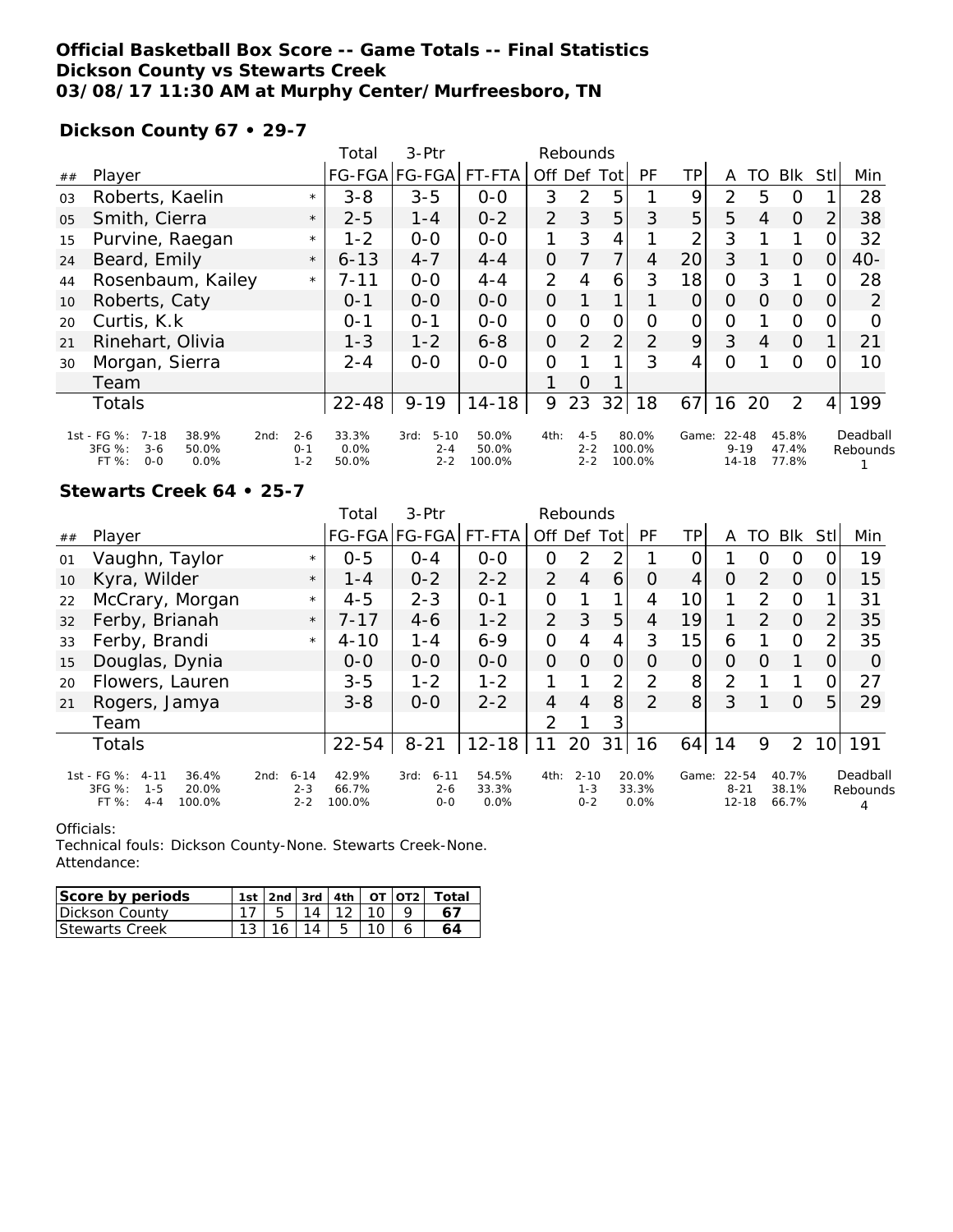## **Dickson County vs Stewarts Creek 03/08/17 11:30 AM at Murphy Center/Murfreesboro, TN 1st PERIOD Play-by-Play (Page 1)**

| HOME TEAM: Stewarts Creek        | Time  | Score    |                | Margin VISITORS: Dickson County        |
|----------------------------------|-------|----------|----------------|----------------------------------------|
|                                  | 07:50 |          |                | MISSED LAYUP by Rosenbaum, Kailey      |
|                                  | 07:50 |          |                | REBOUND (OFF) by Roberts, Kaelin       |
| REBOUND (DEF) by Ferby, Brandi   | 07:46 |          |                | MISSED 3 PTR by Smith, Cierra          |
| GOOD! FT SHOT by Ferby, Brandi   | 07:38 | $1 - 0$  | H 1            |                                        |
| GOOD! FT SHOT by Ferby, Brandi   | 07:38 | $2 - 0$  | H <sub>2</sub> |                                        |
| FOUL by Ferby, Brandi (P1T1)     | 07:26 |          |                |                                        |
|                                  |       |          |                |                                        |
|                                  | 07:21 |          |                | MISSED LAYUP by Rosenbaum, Kailey      |
|                                  | 07:21 |          |                | REBOUND (OFF) by Roberts, Kaelin       |
| REBOUND (DEF) by Vaughn, Taylor  | 07:14 |          |                | MISSED JUMPER by Roberts, Kaelin       |
| MISSED 3 PTR by Ferby, Brianah   | 07:02 |          |                | REBOUND (DEF) by Rosenbaum, Kailey     |
| REBOUND (DEF) by Kyra, Wilder    | 06:46 |          |                | MISSED JUMPER by Roberts, Kaelin       |
| MISSED 3 PTR by McCrary, Morgan  | 06:26 |          |                |                                        |
| REBOUND (OFF) by Ferby, Brianah  | 06:26 |          |                |                                        |
| MISSED JUMPER by Ferby, Brianah  | 06:23 |          |                | REBOUND (DEF) by Beard, Emily          |
|                                  | 06:07 | $2 - 3$  | V <sub>1</sub> | GOOD! 3 PTR by Beard, Emily            |
|                                  | 06:07 |          |                | ASSIST by Purvine, Raegan              |
| TURNOVR by Kyra, Wilder          |       |          |                |                                        |
|                                  | 05:43 |          |                |                                        |
|                                  | 05:43 |          |                | SUB IN: Rinehart, Olivia               |
|                                  | 05:43 |          |                | SUB OUT: Roberts, Kaelin               |
| SUB IN: Rogers, Jamya            | 05:25 |          |                |                                        |
| SUB IN: Flowers, Lauren          | 05:25 |          |                |                                        |
| SUB OUT: McCrary, Morgan         | 05:25 |          |                |                                        |
| SUB OUT: Ferby, Brandi           | 05:25 |          |                |                                        |
|                                  | 04:35 | $2 - 5$  | V <sub>3</sub> | GOOD! LAYUP by Rosenbaum, Kailey [PNT] |
|                                  | 04:35 |          |                | ASSIST by Beard, Emily                 |
| MISSED 3 PTR by Ferby, Brianah   | 04:24 |          |                |                                        |
|                                  |       |          |                |                                        |
| REBOUND (OFF) by Flowers, Lauren | 04:24 |          |                |                                        |
|                                  | 04:24 |          |                | FOUL by Rosenbaum, Kailey (P1T1)       |
|                                  | 04:24 |          |                | SUB IN: Morgan, Sierra                 |
|                                  | 04:24 |          |                | SUB OUT: Rosenbaum, Kailey             |
| MISSED 3 PTR by Vaughn, Taylor   | 04:23 |          |                | REBOUND (DEF) by Beard, Emily          |
| REBOUND (DEF) by Flowers, Lauren | 04:15 |          |                | MISSED LAYUP by Beard, Emily           |
| TURNOVR by Flowers, Lauren       | 04:09 |          |                |                                        |
|                                  | 04:08 |          |                | STEAL by Smith, Cierra                 |
| BLOCK by Douglas, Dynia          | 04:03 |          |                | MISSED JUMPER by Beard, Emily          |
| REBOUND (DEF) by Ferby, Brianah  | 04:02 |          |                |                                        |
|                                  | 04:02 |          |                | FOUL by Beard, Emily (P1T2)            |
|                                  |       |          |                |                                        |
| SUB IN: McCrary, Morgan          | 04:02 |          |                | SUB IN: Roberts, Caty                  |
| SUB IN: Ferby, Brandi            | 04:02 |          |                | SUB OUT: Smith, Cierra                 |
| SUB OUT: Vaughn, Taylor          | 04:02 |          |                |                                        |
| SUB OUT: Kyra, Wilder            | 04:02 |          |                |                                        |
| GOOD! 3 PTR by McCrary, Morgan   | 03:45 | $5 - 5$  | T <sub>1</sub> |                                        |
| ASSIST by Ferby, Brandi          | 03:45 |          |                |                                        |
|                                  | 03:35 |          |                | TIMEOUT 30sec                          |
| BLOCK by Flowers, Lauren         | 03:27 |          |                | MISSED LAYUP by Roberts, Caty          |
|                                  | 03:27 |          |                | REBOUND (OFF) by (TEAM)                |
|                                  | 03:25 |          |                | SUB IN: Smith, Cierra                  |
|                                  |       |          |                |                                        |
|                                  | 03:25 |          |                | SUB OUT: Roberts, Caty                 |
|                                  | 03:23 | $5 - 8$  | V <sub>3</sub> | GOOD! 3 PTR by Smith, Cierra           |
|                                  | 03:23 |          |                | ASSIST by Rinehart, Olivia             |
| TURNOVR by Ferby, Brandi         | 03:14 |          |                |                                        |
|                                  | 03:14 |          |                | SUB IN: Roberts, Kaelin                |
|                                  | 03:14 |          |                | SUB OUT: Rinehart, Olivia              |
|                                  | 03:02 | $5 - 10$ | V <sub>5</sub> | GOOD! LAYUP by Morgan, Sierra [PNT]    |
|                                  | 03:02 |          |                | ASSIST by Beard, Emily                 |
| MISSED JUMPER by Ferby, Brianah  | 02:44 |          |                | REBOUND (DEF) by Beard, Emily          |
| FOUL by McCrary, Morgan (P1T2)   | 02:34 |          |                |                                        |
|                                  |       |          |                |                                        |
|                                  | 02:34 |          |                | SUB IN: Rinehart, Olivia               |
|                                  | 02:34 |          |                | SUB OUT: Purvine, Raegan               |
|                                  | 02:11 |          |                | MISSED 3 PTR by Rinehart, Olivia       |
|                                  |       |          |                |                                        |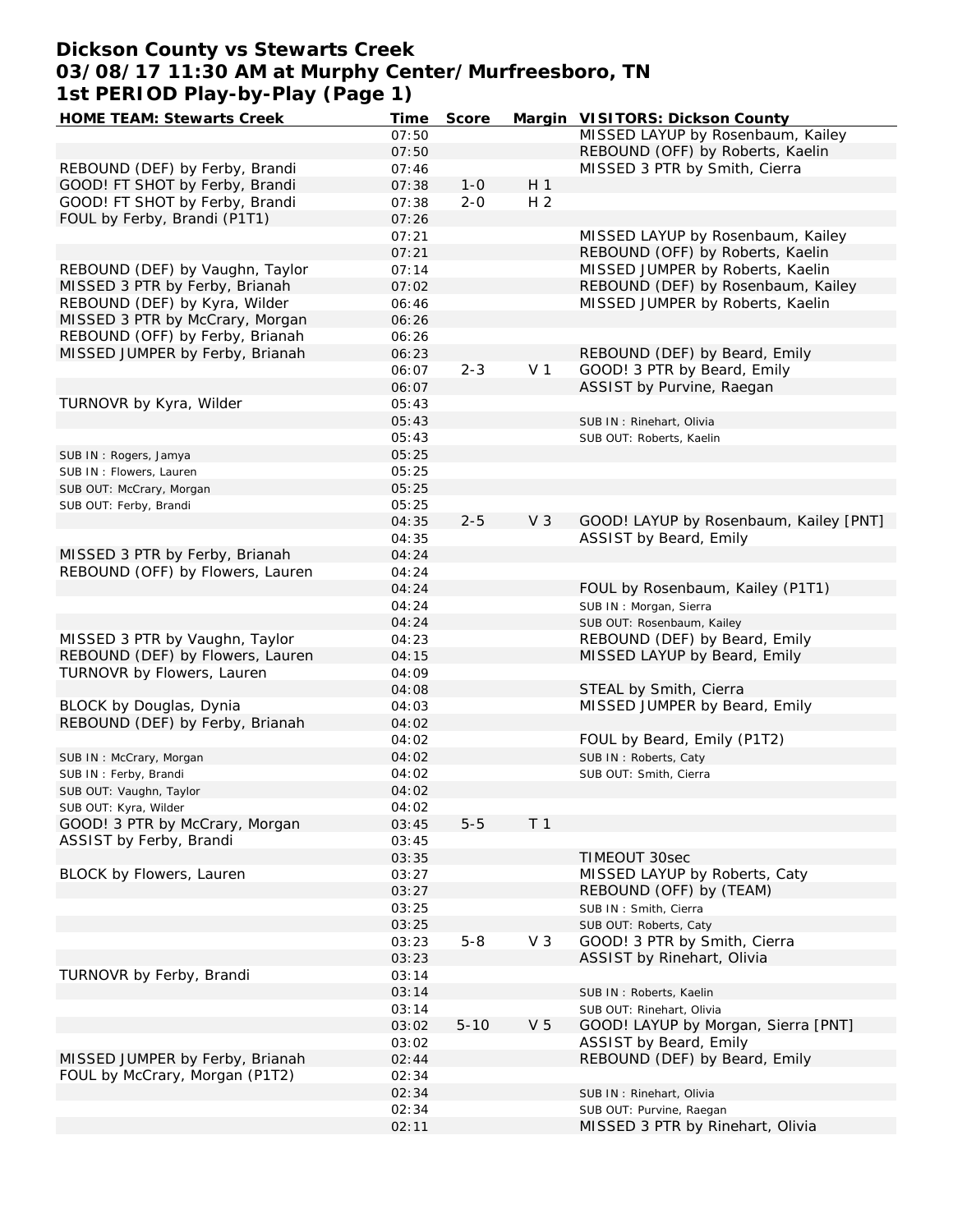# **Dickson County vs Stewarts Creek 03/08/17 11:30 AM at Murphy Center/Murfreesboro, TN 1st PERIOD Play-by-Play (Page 2)**

| <b>HOME TEAM: Stewarts Creek</b>   | Time  | Score     |                | Margin VISITORS: Dickson County     |
|------------------------------------|-------|-----------|----------------|-------------------------------------|
|                                    | 02:11 |           |                | REBOUND (OFF) by Smith, Cierra      |
|                                    | 02:07 | $5 - 12$  | V 7            | GOOD! LAYUP by Smith, Cierra [PNT]  |
| GOOD! LAYUP by Rogers, Jamya [PNT] | 01:54 | $7 - 12$  | V <sub>5</sub> |                                     |
| ASSIST by Flowers, Lauren          | 01:54 |           |                |                                     |
|                                    | 01:44 | $7 - 14$  | V 7            | GOOD! LAYUP by Morgan, Sierra [PNT] |
|                                    | 01:44 |           |                | ASSIST by Rinehart, Olivia          |
| GOOD! FT SHOT by Ferby, Brandi     | 01:34 | $8 - 14$  | V6             | FOUL by Morgan, Sierra (P1T3)       |
| GOOD! FT SHOT by Ferby, Brandi     | 01:34 | $9 - 14$  | V <sub>5</sub> |                                     |
| SUB IN: Kyra, Wilder               | 01:34 |           |                | SUB IN: Purvine, Raegan             |
| SUB OUT: McCrary, Morgan           | 01:34 |           |                | SUB OUT: Rinehart, Olivia           |
| REBOUND (DEF) by Rogers, Jamya     | 01:13 |           |                | MISSED 3 PTR by Smith, Cierra       |
| GOOD! LAYUP by Kyra, Wilder [PNT]  | 01:02 | $11 - 14$ | V <sub>3</sub> |                                     |
| ASSIST by Ferby, Brandi            | 01:02 |           |                |                                     |
| REBOUND (DEF) by Ferby, Brianah    | 00:38 |           |                | MISSED LAYUP by Morgan, Sierra      |
| MISSED JUMPER by Ferby, Brianah    | 00:26 |           |                | REBOUND (DEF) by Smith, Cierra      |
| STEAL by Rogers, Jamya             | 00:19 |           |                | TURNOVR by Smith, Cierra            |
|                                    | 00:19 |           |                | SUB IN: Rinehart, Olivia            |
|                                    | 00:19 |           |                | SUB OUT: Roberts, Kaelin            |
| GOOD! LAYUP by Ferby, Brandi [PNT] | 00:17 | $13 - 14$ | V <sub>1</sub> |                                     |
| ASSIST by Flowers, Lauren          | 00:17 |           |                |                                     |
|                                    | 00:00 | $13 - 17$ | $V_4$          | GOOD! 3 PTR by Beard, Emily         |

Dickson County 17, Stewarts Creek 13

|                                              | Off | 2nd  | Fast |                |                        |
|----------------------------------------------|-----|------|------|----------------|------------------------|
| 1st period-only Paint T/O Chance Break Bench |     |      |      |                |                        |
| Dickson County 8                             |     | $-5$ |      | $\overline{4}$ | Score tied - 1 time.   |
| Stewarts Creek 6                             |     |      |      |                | Lead changed - 1 time. |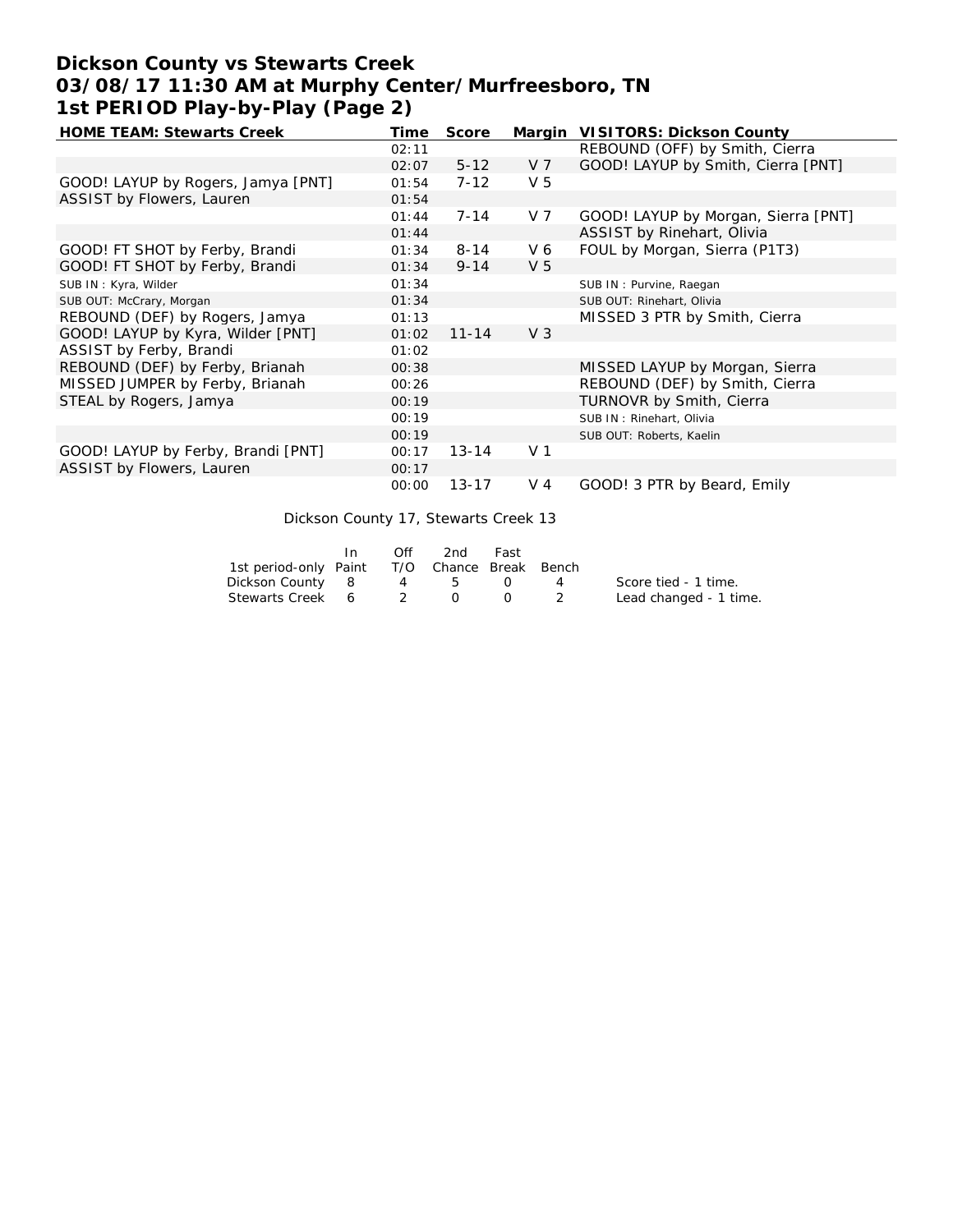# **Dickson County vs Stewarts Creek 03/08/17 11:30 AM at Murphy Center/Murfreesboro, TN 2nd PERIOD Play-by-Play (Page 1)**

| <b>HOME TEAM: Stewarts Creek</b>   | Time  | Score     |                | Margin VISITORS: Dickson County    |
|------------------------------------|-------|-----------|----------------|------------------------------------|
| SUB IN: Rogers, Jamya              | 08:00 |           |                | SUB IN: Rinehart, Olivia           |
| SUB OUT: McCrary, Morgan           | 08:00 |           |                | SUB IN: Morgan, Sierra             |
|                                    | 08:00 |           |                | SUB OUT: Rosenbaum, Kailey         |
|                                    | 08:00 |           |                | SUB OUT: Roberts, Kaelin           |
| REBOUND (DEF) by Rogers, Jamya     | 07:31 |           |                | MISSED JUMPER by Morgan, Sierra    |
| TURNOVR by Kyra, Wilder            | 07:08 |           |                |                                    |
|                                    | 06:46 |           |                | TURNOVR by Purvine, Raegan         |
|                                    | 06:46 |           |                | SUB IN: Roberts, Kaelin            |
|                                    | 06:46 |           |                | SUB OUT: Purvine, Raegan           |
| MISSED JUMPER by Vaughn, Taylor    | 06:22 |           |                | REBOUND (DEF) by Smith, Cierra     |
|                                    | 05:55 |           |                | TURNOVR by Smith, Cierra           |
|                                    |       |           |                |                                    |
| STEAL by Rogers, Jamya             | 05:54 |           |                |                                    |
| GOOD! FT SHOT by Rogers, Jamya     | 05:48 | $14 - 17$ | V <sub>3</sub> | FOUL by Morgan, Sierra (P2T4)      |
| GOOD! FT SHOT by Rogers, Jamya     | 05:48 | $15 - 17$ | V <sub>2</sub> |                                    |
| SUB IN: McCrary, Morgan            | 05:48 |           |                | SUB IN: Purvine, Raegan            |
| SUB IN: Flowers, Lauren            | 05:48 |           |                | SUB OUT: Morgan, Sierra            |
| SUB OUT: Ferby, Brandi             | 05:48 |           |                |                                    |
| SUB OUT: Kyra, Wilder              | 05:48 |           |                |                                    |
|                                    | 05:39 |           |                | TIMEOUT 30sec                      |
| REBOUND (DEF) by Rogers, Jamya     | 05:30 |           |                | MISSED LAYUP by Beard, Emily       |
| GOOD! 3 PTR by Flowers, Lauren     | 05:22 | $18 - 17$ | H <sub>1</sub> |                                    |
| ASSIST by Rogers, Jamya            | 05:22 |           |                |                                    |
|                                    | 05:02 |           |                | TURNOVR by Smith, Cierra           |
|                                    | 05:02 |           |                | SUB IN: Morgan, Sierra             |
|                                    | 05:02 |           |                | SUB OUT: Purvine, Raegan           |
| TURNOVR by McCrary, Morgan         | 04:40 |           |                |                                    |
|                                    | 04:38 |           |                | STEAL by Smith, Cierra             |
|                                    | 04:35 |           |                | TURNOVR by Rinehart, Olivia        |
| MISSED JUMPER by Ferby, Brianah    | 04:29 |           |                | REBOUND (DEF) by Morgan, Sierra    |
| FOUL by Ferby, Brianah (P1T3)      | 04:25 |           |                |                                    |
|                                    | 04:25 |           |                | SUB IN: Purvine, Raegan            |
|                                    | 04:25 |           |                | SUB OUT: Roberts, Kaelin           |
|                                    | 03:48 |           |                | <b>TURNOVR by Morgan, Sierra</b>   |
| GOOD! JUMPER by McCrary, Morgan    | 03:43 | $20 - 17$ | H 3            |                                    |
|                                    |       |           |                |                                    |
| ASSIST by Vaughn, Taylor           | 03:43 |           |                |                                    |
| FOUL by Flowers, Lauren (P1T4)     | 03:33 |           |                |                                    |
| SUB IN: Kyra, Wilder               | 03:33 |           |                | SUB IN: Roberts, Kaelin            |
| SUB IN: Ferby, Brandi              | 03:33 |           |                | SUB OUT: Rinehart, Olivia          |
| SUB OUT: McCrary, Morgan           | 03:33 |           |                |                                    |
| SUB OUT: Vaughn, Taylor            | 03:33 |           |                |                                    |
| REBOUND (DEF) by Ferby, Brandi     | 03:18 |           |                | MISSED JUMPER by Beard, Emily      |
| GOOD! 3 PTR by Ferby, Brianah      | 03:07 | $23 - 17$ | H 6            |                                    |
| ASSIST by Ferby, Brandi            | 03:07 |           |                |                                    |
|                                    | 02:38 |           |                | TURNOVR by Roberts, Kaelin         |
| STEAL by Ferby, Brandi             | 02:36 |           |                |                                    |
| MISSED LAYUP by Ferby, Brandi      | 02:33 |           |                |                                    |
| REBOUND (OFF) by Kyra, Wilder      | 02:33 |           |                |                                    |
| MISSED LAYUP by Kyra, Wilder       | 02:29 |           |                |                                    |
| REBOUND (OFF) by (TEAM)            | 02:29 |           |                |                                    |
| MISSED JUMPER by Rogers, Jamya     | 02:26 |           |                |                                    |
| REBOUND (OFF) by Rogers, Jamya     | 02:26 |           |                |                                    |
| MISSED JUMPER by Flowers, Lauren   | 02:20 |           |                |                                    |
| REBOUND (OFF) by Rogers, Jamya     | 02:20 |           |                |                                    |
| GOOD! LAYUP by Ferby, Brandi [PNT] | 02:13 | $25 - 17$ | H 8            |                                    |
| ASSIST by Rogers, Jamya            | 02:13 |           |                |                                    |
|                                    | 02:01 | $25 - 19$ | H 6            | GOOD! JUMPER by Beard, Emily [PNT] |
|                                    | 01:43 |           |                | FOUL by Morgan, Sierra (P3T5)      |
|                                    | 01:43 |           |                | SUB IN: Rinehart, Olivia           |
|                                    | 01:43 |           |                | SUB OUT: Morgan, Sierra            |
| MISSED 3 PTR by Ferby, Brandi      | 01:36 |           |                |                                    |
|                                    |       |           |                |                                    |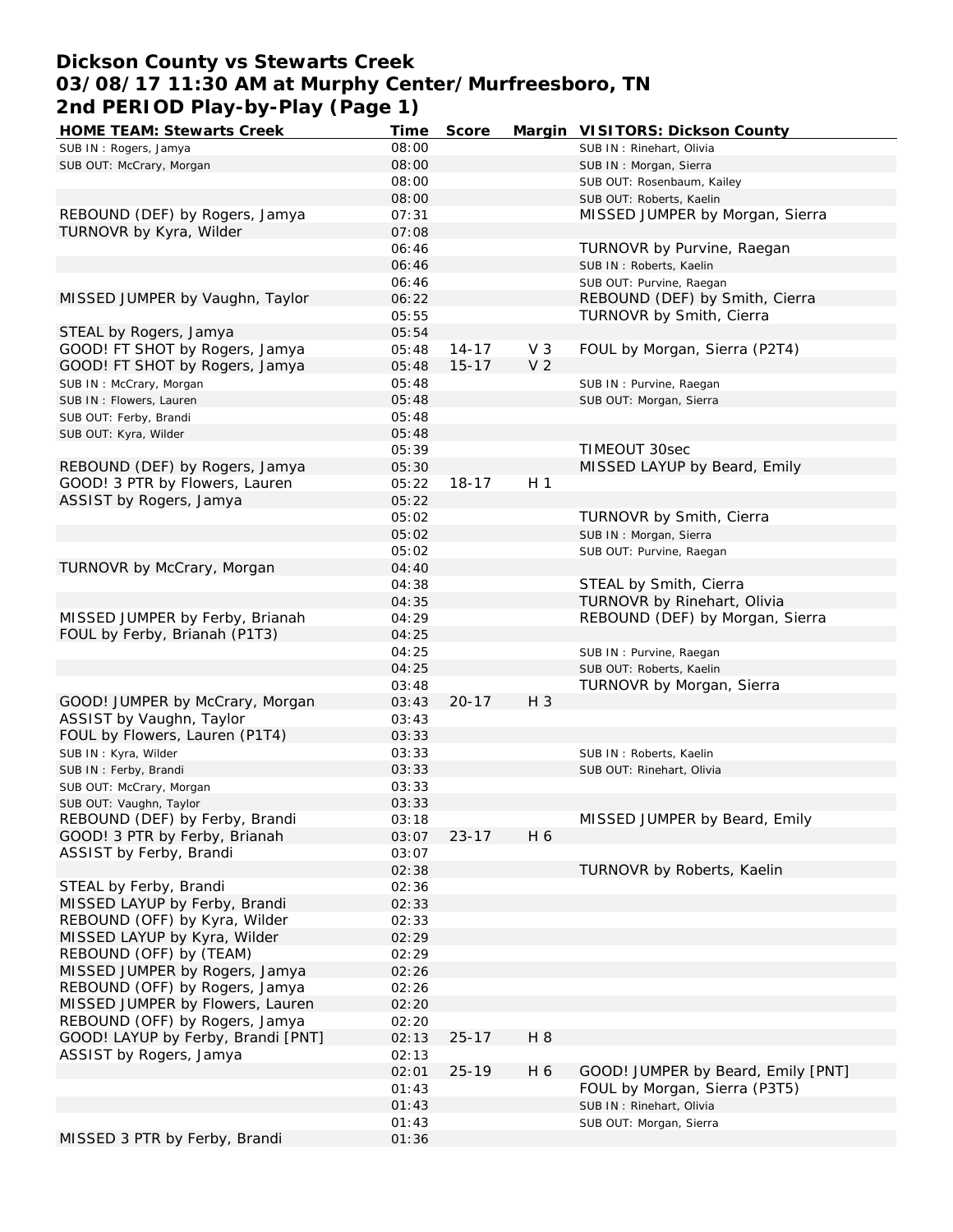# **Dickson County vs Stewarts Creek 03/08/17 11:30 AM at Murphy Center/Murfreesboro, TN 2nd PERIOD Play-by-Play (Page 2)**

| <b>HOME TEAM: Stewarts Creek</b>     | Time  | Score     |     | Margin VISITORS: Dickson County    |
|--------------------------------------|-------|-----------|-----|------------------------------------|
|                                      | 01:36 |           |     | REBOUND (DEF) by Roberts, Kaelin   |
|                                      | 01:30 |           |     | TURNOVR by Roberts, Kaelin         |
| STEAL by Ferby, Brandi               | 01:28 |           |     |                                    |
| GOOD! JUMPER by Flowers, Lauren      | 01:24 | $27-19$   | H 8 |                                    |
|                                      | 01:07 | $27 - 21$ | H 6 | GOOD! JUMPER by Purvine, Raegan    |
|                                      | 01:07 |           |     | ASSIST by Rinehart, Olivia         |
| MISSED JUMPER by Rogers, Jamya       | 00:44 |           |     | BLOCK by Purvine, Raegan           |
|                                      | 00:44 |           |     | REBOUND (DEF) by Rinehart, Olivia  |
| FOUL by Ferby, Brianah (P2T5)        | 00:42 |           |     |                                    |
|                                      | 00:39 | $27 - 22$ | H 5 | GOOD! FT SHOT by Rinehart, Olivia  |
| REBOUND (DEF) by Rogers, Jamya       | 00:39 |           |     | MISSED FT SHOT by Rinehart, Olivia |
| SUB IN: Vaughn, Taylor               | 00:39 |           |     |                                    |
| SUB IN: McCrary, Morgan              | 00:39 |           |     |                                    |
| SUB OUT: Ferby, Brianah              | 00:39 |           |     |                                    |
| SUB OUT: Kyra, Wilder                | 00:39 |           |     |                                    |
|                                      | 00:31 |           |     | SUB IN: Morgan, Sierra             |
|                                      | 00:31 |           |     | SUB OUT: Roberts, Kaelin           |
| TURNOVR by McCrary, Morgan           | 00:20 |           |     |                                    |
|                                      | 00:18 |           |     | STEAL by Rinehart, Olivia          |
| REBOUND (DEF) by Vaughn, Taylor      | 00:15 |           |     | MISSED 3 PTR by Beard, Emily       |
| GOOD! LAYUP by Flowers, Lauren [PNT] | 00:04 | $29 - 22$ | H 7 |                                    |
| ASSIST by Ferby, Brandi              | 00:04 |           |     |                                    |

### Stewarts Creek 29, Dickson County 22

|                                              | In | Off           | 2nd          | Fast |      |                        |
|----------------------------------------------|----|---------------|--------------|------|------|------------------------|
| 2nd period-only Paint T/O Chance Break Bench |    |               |              |      |      |                        |
| Dickson County 2                             |    | <sup>()</sup> | $\mathbf{0}$ |      | - 13 | Score tied - 0 times.  |
| Stewarts Creek 4                             |    | 8.            |              |      |      | Lead changed - 1 time. |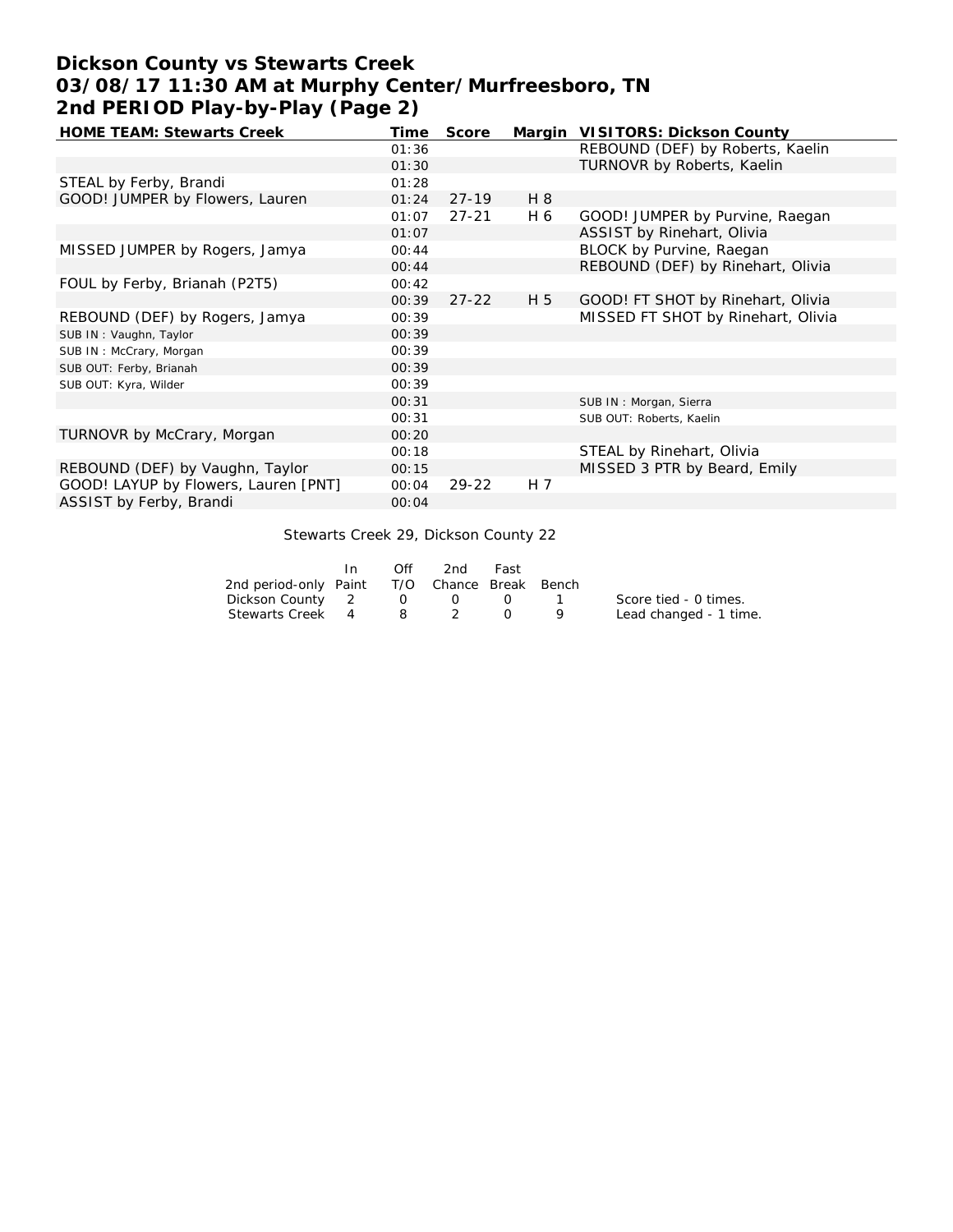# **Dickson County vs Stewarts Creek 03/08/17 11:30 AM at Murphy Center/Murfreesboro, TN 3rd PERIOD Play-by-Play (Page 1)**

| <b>HOME TEAM: Stewarts Creek</b>       | Time  | Score     |                | Margin VISITORS: Dickson County        |
|----------------------------------------|-------|-----------|----------------|----------------------------------------|
| MISSED 3 PTR by Vaughn, Taylor         | 07:50 |           |                | REBOUND (DEF) by Rosenbaum, Kailey     |
|                                        | 07:35 | 29-24     | H 5            | GOOD! LAYUP by Rosenbaum, Kailey [PNT] |
|                                        | 07:35 |           |                | ASSIST by Roberts, Kaelin              |
| MISSED 3 PTR by Kyra, Wilder           | 07:14 |           |                | REBOUND (DEF) by Roberts, Kaelin       |
|                                        | 06:38 |           |                | MISSED 3 PTR by Smith, Cierra          |
|                                        | 06:38 |           |                | REBOUND (OFF) by Smith, Cierra         |
| REBOUND (DEF) by Kyra, Wilder          | 06:28 |           |                | MISSED LAYUP by Rosenbaum, Kailey      |
| MISSED LAYUP by Ferby, Brianah         | 05:58 |           |                | REBOUND (DEF) by Beard, Emily          |
|                                        | 05:47 | 29-27     | H <sub>2</sub> | GOOD! 3 PTR by Roberts, Kaelin         |
|                                        | 05:47 |           |                | ASSIST by Smith, Cierra                |
| GOOD! 3 PTR by McCrary, Morgan         | 05:12 | $32 - 27$ | H 5            |                                        |
| ASSIST by Ferby, Brianah               | 05:12 |           |                |                                        |
|                                        | 04:55 | $32 - 30$ | H <sub>2</sub> | GOOD! 3 PTR by Roberts, Kaelin         |
|                                        | 04:55 |           |                | ASSIST by Smith, Cierra                |
| MISSED 3 PTR by Kyra, Wilder           | 04:37 |           |                | REBOUND (DEF) by Beard, Emily          |
|                                        | 04:21 |           |                | TURNOVR by Rosenbaum, Kailey           |
| SUB IN: Rogers, Jamya                  | 04:21 |           |                | SUB IN: Rinehart, Olivia               |
| SUB IN: Flowers, Lauren                | 04:21 |           |                | SUB OUT: Purvine, Raegan               |
| SUB OUT: Vaughn, Taylor                | 04:21 |           |                |                                        |
| SUB OUT: Kyra, Wilder                  | 04:21 |           |                |                                        |
| GOOD! JUMPER by Ferby, Brianah [PNT]   | 03:58 | $34 - 30$ | H 4            |                                        |
|                                        | 03:32 | $34 - 32$ | H <sub>2</sub> | GOOD! LAYUP by Rosenbaum, Kailey [PNT] |
|                                        | 03:32 |           |                | ASSIST by Roberts, Kaelin              |
| GOOD! JUMPER by Rogers, Jamya          | 03:00 | $36 - 32$ | H 4            |                                        |
|                                        | 02:43 |           |                | TURNOVR by Roberts, Kaelin             |
| GOOD! JUMPER by McCrary, Morgan        | 02:20 | 38-32     | H 6            |                                        |
|                                        | 02:01 |           |                | TURNOVR by Rinehart, Olivia            |
| STEAL by Ferby, Brianah                | 01:59 |           |                |                                        |
| GOOD! LAYUP by Ferby, Brianah [FB/PNT] | 01:58 | $40 - 32$ | H 8            |                                        |
| FOUL by Ferby, Brandi (P2T1)           | 01:44 |           |                |                                        |
| SUB IN: Vaughn, Taylor                 | 01:44 |           |                | SUB IN: Purvine, Raegan                |
| SUB OUT: Ferby, Brandi                 | 01:44 |           |                | SUB OUT: Rinehart, Olivia              |
| REBOUND (DEF) by Ferby, Brianah        | 01:36 |           |                | MISSED LAYUP by Purvine, Raegan        |
| TURNOVR by Ferby, Brianah              | 01:32 |           |                |                                        |
|                                        | 01:17 | 40-34     | H 6            | GOOD! LAYUP by Rosenbaum, Kailey [PNT] |
|                                        | 01:17 |           |                | ASSIST by Smith, Cierra                |
| GOOD! 3 PTR by Ferby, Brianah          | 01:05 | $43 - 34$ | H 9            |                                        |
| REBOUND (DEF) by McCrary, Morgan       | 00:48 |           |                | MISSED LAYUP by Rosenbaum, Kailey      |
| MISSED 3 PTR by Vaughn, Taylor         | 00:34 |           |                | REBOUND (DEF) by Purvine, Raegan       |
| FOUL by Vaughn, Taylor (P1T2)          | 00:23 | $43 - 35$ | H 8            | GOOD! FT SHOT by Rosenbaum, Kailey     |
|                                        |       | 43-36     | H 7            | GOOD! FT SHOT by Rosenbaum, Kailey     |
|                                        | 00:23 |           |                |                                        |
|                                        | 00:23 |           |                | SUB IN: Morgan, Sierra                 |
|                                        | 00:23 |           |                | SUB IN: Rinehart, Olivia               |
|                                        | 00:23 |           |                | SUB IN: Roberts, Caty                  |
|                                        | 00:23 |           |                | SUB OUT: Rosenbaum, Kailey             |
|                                        | 00:23 |           |                | SUB OUT: Smith, Cierra                 |
|                                        | 00:23 |           |                | SUB OUT: Roberts, Kaelin               |
| REBOUND (DEF) by Kyra, Wilder          | 00:06 |           |                | MISSED 3 PTR by Curtis, K.k.           |

### Stewarts Creek 43, Dickson County 36

|                                              | In. | ∩ff | 2nd      | Fast |                         |
|----------------------------------------------|-----|-----|----------|------|-------------------------|
| 3rd period-only Paint T/O Chance Break Bench |     |     |          |      |                         |
| Dickson County 6 2 0                         |     |     |          |      | Score tied - 0 times.   |
| Stewarts Creek 4                             |     | 6.  | $\Omega$ |      | Lead changed - 0 times. |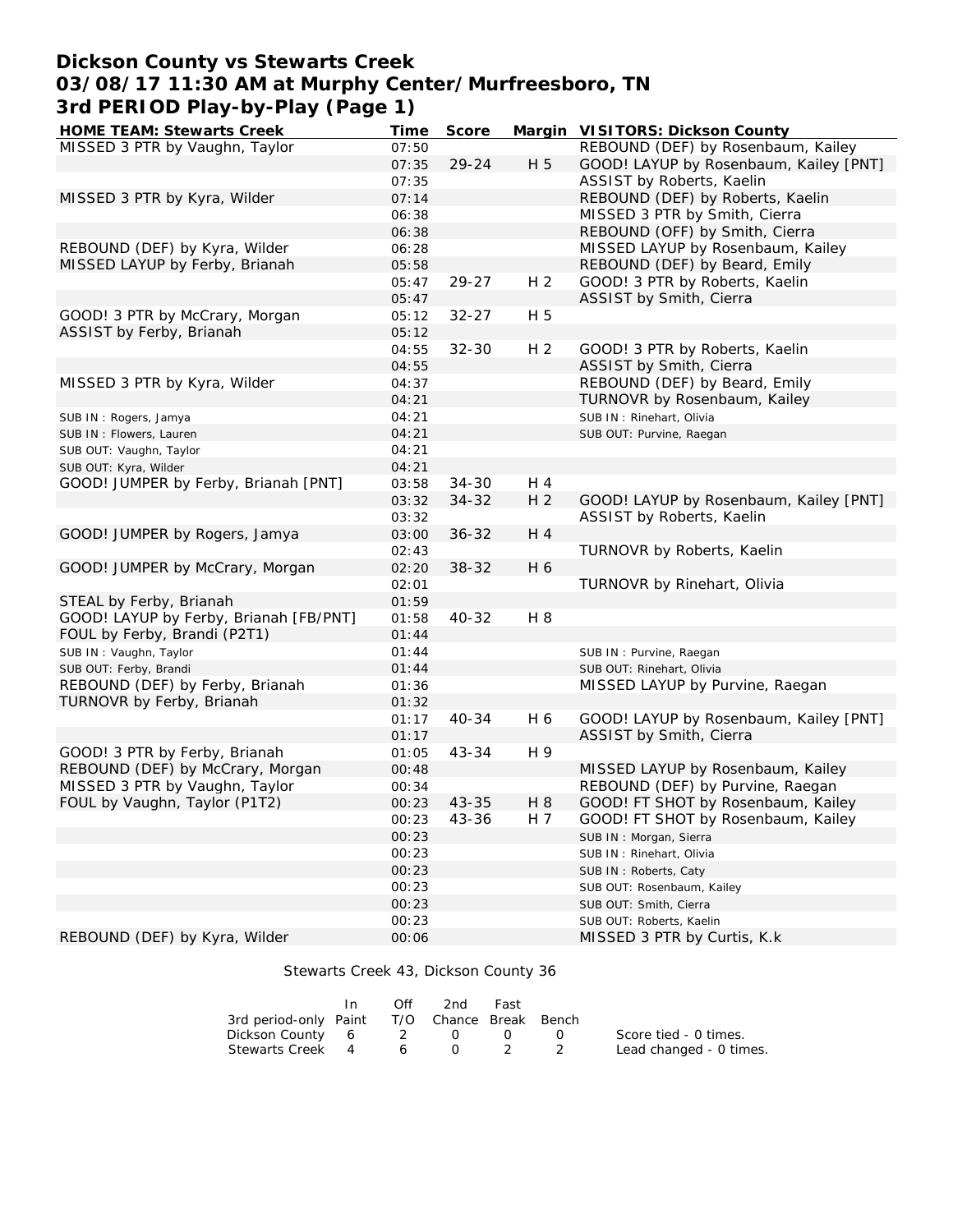# **Dickson County vs Stewarts Creek 03/08/17 11:30 AM at Murphy Center/Murfreesboro, TN 4th PERIOD Play-by-Play (Page 1)**

| <b>HOME TEAM: Stewarts Creek</b>  | Time  | Score     |       | Margin VISITORS: Dickson County        |
|-----------------------------------|-------|-----------|-------|----------------------------------------|
| SUB IN: Rogers, Jamya             | 08:00 |           |       | SUB IN: Roberts, Caty                  |
| SUB IN: Flowers, Lauren           | 08:00 |           |       | SUB IN: Rinehart, Olivia               |
| SUB OUT: Ferby, Brianah           | 08:00 |           |       | SUB OUT: Smith, Cierra                 |
| SUB OUT: Kyra, Wilder             | 08:00 |           |       | SUB OUT: Roberts, Kaelin               |
|                                   | 07:46 |           |       | TURNOVR by Rosenbaum, Kailey           |
| STEAL by Rogers, Jamya            | 07:45 |           |       |                                        |
| MISSED JUMPER by Rogers, Jamya    | 07:29 |           |       | REBOUND (DEF) by Roberts, Caty         |
|                                   | 07:24 |           |       | SUB IN: Smith, Cierra                  |
|                                   | 07:24 |           |       | SUB OUT: Roberts, Caty                 |
|                                   | 07:11 |           |       | TURNOVR by Smith, Cierra               |
| STEAL by McCrary, Morgan          | 07:09 |           |       |                                        |
| MISSED 3 PTR by Vaughn, Taylor    |       |           |       |                                        |
|                                   | 07:05 |           |       |                                        |
| REBOUND (OFF) by (TEAM)           | 07:05 |           |       |                                        |
| GOOD! JUMPER by Rogers, Jamya     | 06:46 | 45-36     | H 9   |                                        |
| ASSIST by McCrary, Morgan         | 06:46 |           |       |                                        |
|                                   | 06:20 | 45-39     | H 6   | GOOD! 3 PTR by Rinehart, Olivia        |
|                                   | 06:20 |           |       | ASSIST by Purvine, Raegan              |
| MISSED JUMPER by Rogers, Jamya    | 05:53 |           |       | REBOUND (DEF) by Purvine, Raegan       |
| FOUL by McCrary, Morgan (P2T3)    | 05:50 |           |       |                                        |
| SUB IN: Ferby, Brianah            | 05:50 |           |       | SUB IN: Roberts, Kaelin                |
| SUB OUT: Vaughn, Taylor           | 05:50 |           |       | SUB OUT: Purvine, Raegan               |
| FOUL by Rogers, Jamya (P1T4)      | 05:42 |           |       |                                        |
|                                   | 05:20 | 45-41     | H 4   | GOOD! LAYUP by Rosenbaum, Kailey [PNT] |
|                                   | 05:20 |           |       | ASSIST by Beard, Emily                 |
| MISSED JUMPER by Ferby, Brianah   | 05:01 |           |       |                                        |
| REBOUND (OFF) by Rogers, Jamya    | 05:01 |           |       |                                        |
|                                   | 04:56 |           |       | FOUL by Rinehart, Olivia (P1T1)        |
| TIMEOUT 30sec                     | 04:56 |           |       |                                        |
|                                   | 04:56 |           |       | SUB IN: Purvine, Raegan                |
|                                   | 04:56 |           |       | SUB OUT: Roberts, Kaelin               |
| MISSED JUMPER by Ferby, Brianah   | 04:49 |           |       |                                        |
| REBOUND (OFF) by Ferby, Brianah   | 04:49 |           |       |                                        |
| TURNOVR by Ferby, Brianah         | 04:44 |           |       |                                        |
| REBOUND (DEF) by Ferby, Brandi    | 04:21 |           |       | MISSED JUMPER by Rinehart, Olivia      |
|                                   |       |           |       |                                        |
| MISSED LAYUP by Rogers, Jamya     | 04:09 |           |       |                                        |
| REBOUND (OFF) by Rogers, Jamya    | 04:09 |           |       |                                        |
| GOOD! 3 PTR by Ferby, Brandi      | 04:06 | $48 - 41$ | H 7   |                                        |
| ASSIST by Rogers, Jamya           | 04:06 |           |       |                                        |
|                                   | 03:18 | 48-43     | H 5   | GOOD! JUMPER by Beard, Emily           |
| <b>TIMEOUT TEAM</b>               | 03:16 |           |       |                                        |
| MISSED JUMPER by Ferby, Brianah   | 02:51 |           |       | REBOUND (DEF) by Rinehart, Olivia      |
|                                   | 02:42 |           |       | TURNOVR by Rinehart, Olivia            |
| TIMEOUT 30sec                     | 02:28 |           |       |                                        |
|                                   | 02:28 |           |       | SUB IN: Roberts, Kaelin                |
|                                   | 02:28 |           |       | SUB OUT: Rinehart, Olivia              |
|                                   | 02:24 |           |       | FOUL by Smith, Cierra (P1T2)           |
|                                   | 01:39 |           |       | FOUL by Purvine, Raegan (P1T3)         |
|                                   | 01:39 |           |       | SUB IN: Roberts, Caty                  |
|                                   | 01:39 |           |       | SUB OUT: Roberts, Kaelin               |
|                                   | 01:29 |           |       | FOUL by Smith, Cierra (P2T4)           |
|                                   | 01:19 |           |       | FOUL by Beard, Emily (P2T5)            |
|                                   | 01:11 |           |       | FOUL by Beard, Emily (P3T6)            |
|                                   | 01:11 |           |       | SUB IN: Roberts, Kaelin                |
|                                   | 01:11 |           |       | SUB OUT: Smith, Cierra                 |
| MISSED FT SHOT by McCrary, Morgan | 01:08 |           |       | FOUL by Beard, Emily (P4T7)            |
|                                   | 01:08 |           |       | REBOUND (DEF) by Beard, Emily          |
|                                   | 01:08 |           |       | SUB IN: Smith, Cierra                  |
|                                   | 01:08 |           |       | SUB OUT: Roberts, Caty                 |
| FOUL by Rogers, Jamya (P2T5)      | 00:59 | 48-44     | H 4   | GOOD! FT SHOT by Beard, Emily          |
|                                   |       | 48-45     | $H_3$ | GOOD! FT SHOT by Beard, Emily          |
|                                   | 00:59 |           |       |                                        |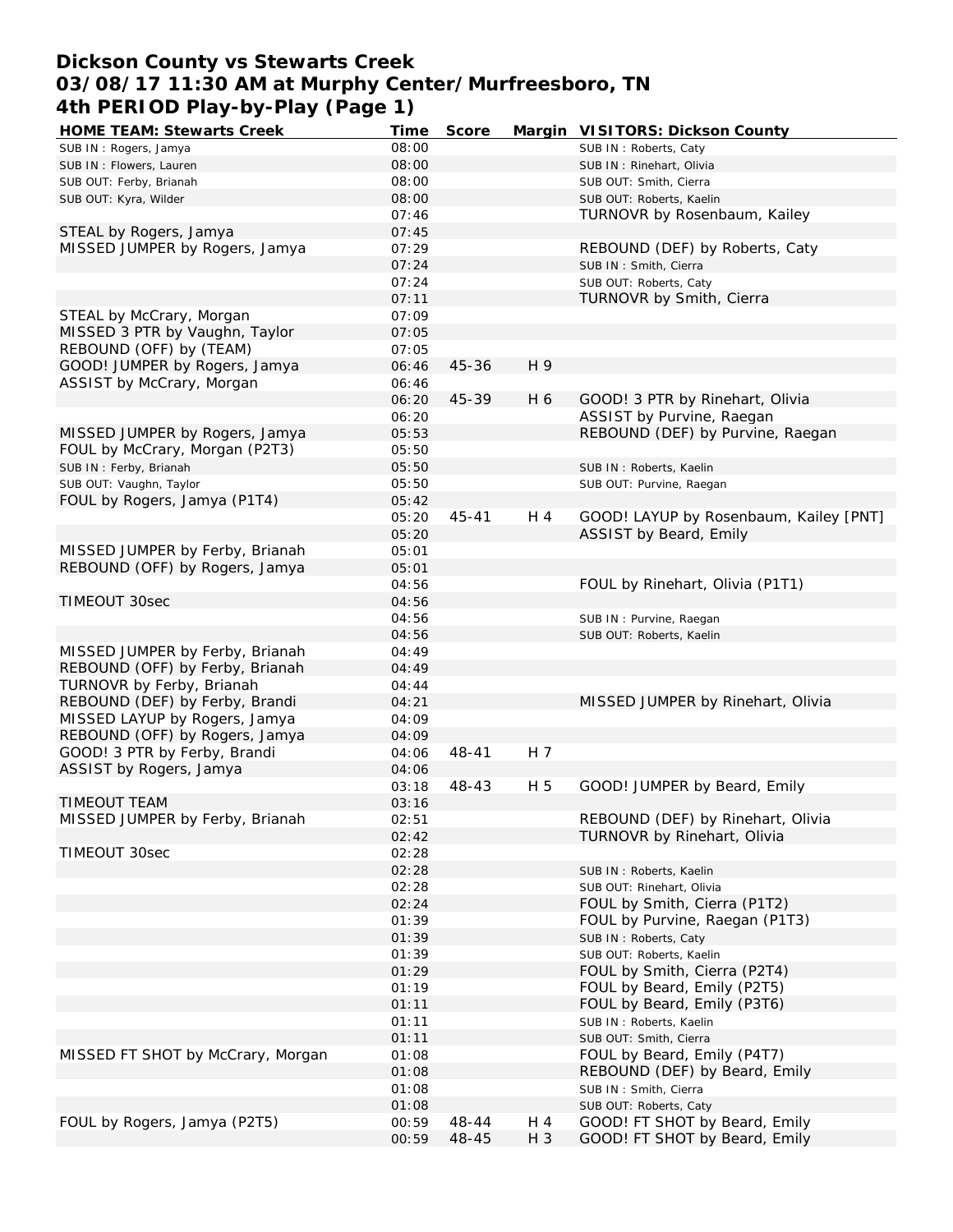# **Dickson County vs Stewarts Creek 03/08/17 11:30 AM at Murphy Center/Murfreesboro, TN 4th PERIOD Play-by-Play (Page 2)**

| <b>HOME TEAM: Stewarts Creek</b> | Time  | Score |                | Margin VISITORS: Dickson County |
|----------------------------------|-------|-------|----------------|---------------------------------|
|                                  | 00:59 |       |                | SUB IN: Roberts, Caty           |
|                                  | 00:59 |       |                | SUB IN: Morgan, Sierra          |
|                                  | 00:59 |       |                | SUB OUT: Beard, Emily           |
|                                  | 00:59 |       |                | SUB OUT: Purvine, Raegan        |
| MISSED FT SHOT by Ferby, Brandi  | 00:45 |       |                | FOUL by Roberts, Kaelin (P1T8)  |
|                                  | 00:45 |       |                | REBOUND (DEF) by Beard, Emily   |
|                                  | 00:45 |       |                | SUB IN: Purvine, Raegan         |
|                                  | 00:45 |       |                | SUB IN: Beard, Emily            |
|                                  | 00:45 |       |                | SUB OUT: Roberts, Caty          |
|                                  | 00:45 |       |                | SUB OUT: Morgan, Sierra         |
|                                  | 00:22 |       |                | TIMEOUT TEAM                    |
| <b>TIMEOUT TEAM</b>              | 00:22 |       |                |                                 |
|                                  | 00:05 | 48-48 | T <sub>2</sub> | GOOD! 3 PTR by Beard, Emily     |
| MISSED 3 PTR by Ferby, Brandi    | 00:00 |       |                |                                 |
| REBOUND (OFF) by (DEADBALL)      | 00:00 |       |                |                                 |

Stewarts Creek 48, Dickson County 48

|                                              | Off              | 2nd               | Fast |                         |
|----------------------------------------------|------------------|-------------------|------|-------------------------|
| 4th period-only Paint T/O Chance Break Bench |                  |                   |      |                         |
| Dickson County 2                             |                  | $\Omega$ $\Omega$ |      | Score tied - 1 time.    |
| Stewarts Creek 0                             | $\overline{2}$ b |                   |      | Lead changed - 0 times. |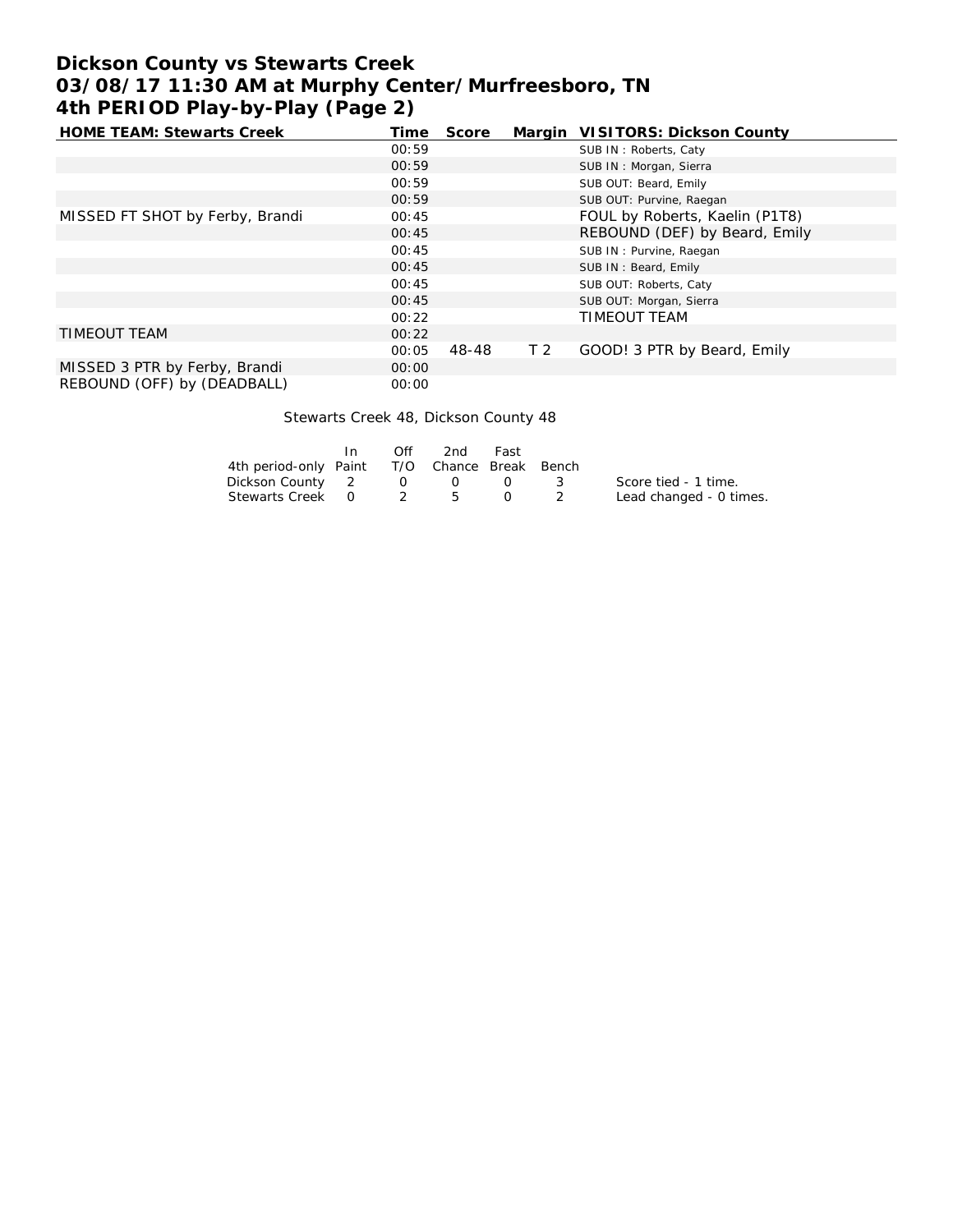# **Dickson County vs Stewarts Creek 03/08/17 11:30 AM at Murphy Center/Murfreesboro, TN OT PERIOD Play-by-Play (Page 1)**

| HOME TEAM: Stewarts Creek           | Time  | Score |                | Margin VISITORS: Dickson County        |
|-------------------------------------|-------|-------|----------------|----------------------------------------|
|                                     | 03:52 |       |                | MISSED 3 PTR by Roberts, Kaelin        |
|                                     | 03:52 |       |                | REBOUND (OFF) by Rosenbaum, Kailey     |
|                                     | 03:49 | 48-50 | V <sub>2</sub> | GOOD! LAYUP by Rosenbaum, Kailey [PNT] |
| GOOD! LAYUP by Ferby, Brandi [PNT]  | 03:22 | 50-50 | T <sub>3</sub> |                                        |
| STEAL by Rogers, Jamya              | 03:07 |       |                | TURNOVR by Rosenbaum, Kailey           |
|                                     | 03:07 |       |                | SUB IN: Rinehart, Olivia               |
|                                     | 03:07 |       |                | SUB OUT: Roberts, Kaelin               |
| GOOD! 3 PTR by Ferby, Brianah       | 02:53 | 53-50 | $H_3$          |                                        |
| ASSIST by Ferby, Brandi             | 02:53 |       |                |                                        |
|                                     | 02:41 |       |                | TURNOVR by Beard, Emily                |
| STEAL by Ferby, Brianah             | 02:38 |       |                |                                        |
| MISSED FT SHOT by Ferby, Brandi     | 02:36 |       |                | FOUL by Smith, Cierra (P3T9)           |
| REBOUND (OFF) by (DEADBALL)         |       |       |                |                                        |
|                                     | 02:36 |       | H 4            |                                        |
| GOOD! FT SHOT by Ferby, Brandi      | 02:35 | 54-50 |                |                                        |
|                                     | 02:35 |       |                | SUB IN: Roberts, Kaelin                |
|                                     | 02:35 |       |                | SUB OUT: Rinehart, Olivia              |
|                                     | 02:26 |       |                | MISSED 3 PTR by Roberts, Kaelin        |
|                                     | 02:26 |       |                | REBOUND (OFF) by Purvine, Raegan       |
|                                     | 01:57 | 54-53 | H <sub>1</sub> | GOOD! 3 PTR by Roberts, Kaelin         |
|                                     | 01:57 |       |                | ASSIST by Purvine, Raegan              |
| GOOD! LAYUP by Ferby, Brianah [PNT] | 01:26 | 56-53 | H 3            |                                        |
|                                     | 01:11 | 56-55 | H <sub>1</sub> | GOOD! JUMPER by Rosenbaum, Kailey [PNT |
|                                     | 01:11 |       |                | ASSIST by Smith, Cierra                |
| TIMEOUT TEAM                        | 01:08 |       |                |                                        |
|                                     | 01:08 |       |                | SUB IN: Roberts, Caty                  |
|                                     | 01:08 |       |                | SUB IN: Morgan, Sierra                 |
|                                     | 01:08 |       |                | SUB OUT: Beard, Emily                  |
|                                     | 01:08 |       |                | SUB OUT: Purvine, Raegan               |
|                                     | 01:05 |       |                | FOUL by Rosenbaum, Kailey (P2T10)      |
| MISSED FT SHOT by Ferby, Brandi     | 01:02 |       |                |                                        |
| REBOUND (OFF) by (DEADBALL)         | 01:02 |       |                |                                        |
| GOOD! FT SHOT by Ferby, Brandi      | 01:02 | 57-55 | H <sub>2</sub> |                                        |
|                                     | 01:02 |       |                | SUB IN: Purvine, Raegan                |
|                                     | 01:02 |       |                | SUB IN: Beard, Emily                   |
|                                     | 01:02 |       |                | SUB OUT: Roberts, Caty                 |
|                                     | 01:02 |       |                | SUB OUT: Morgan, Sierra                |
|                                     | 00:46 |       |                | MISSED 3 PTR by Beard, Emily           |
|                                     | 00:46 |       |                | REBOUND (OFF) by Roberts, Kaelin       |
|                                     | 00:41 |       |                | TURNOVR by Roberts, Kaelin             |
|                                     | 00:37 |       |                |                                        |
|                                     | 00:37 |       |                | SUB IN: Roberts, Caty                  |
|                                     |       |       |                | SUB IN: Morgan, Sierra                 |
|                                     | 00:37 |       |                | SUB OUT: Purvine, Raegan               |
|                                     | 00:37 |       |                | SUB OUT: Beard, Emily                  |
| TIMEOUT TEAM                        | 00:33 |       |                |                                        |
| GOOD! FT SHOT by Ferby, Brianah     | 00:28 | 58-55 | $H_3$          | FOUL by Roberts, Caty (P1T11)          |
| MISSED FT SHOT by Ferby, Brianah    | 00:28 |       |                | REBOUND (DEF) by Smith, Cierra         |
|                                     | 00:28 |       |                | SUB IN: Beard, Emily                   |
|                                     | 00:28 |       |                | SUB IN: Purvine, Raegan                |
|                                     | 00:28 |       |                | SUB OUT: Roberts, Caty                 |
|                                     | 00:28 |       |                | SUB OUT: Morgan, Sierra                |
|                                     | 00:16 | 58-58 | T 4            | GOOD! 3 PTR by Beard, Emily            |
|                                     | 00:16 |       |                | ASSIST by Smith, Cierra                |
| TURNOVR by Rogers, Jamya            | 00:01 |       |                |                                        |
| SUB OUT: Ferby, Brianah             | 00:01 |       |                |                                        |

### Stewarts Creek 58, Dickson County 58

|                                             | In In | Off | 2nd | Fast |            |                         |
|---------------------------------------------|-------|-----|-----|------|------------|-------------------------|
| OT period-only Paint T/O Chance Break Bench |       |     |     |      |            |                         |
| Dickson County 4 0 5                        |       |     |     |      | $\sqrt{1}$ | Score tied - 2 times.   |
| Stewarts Creek 4 5                          |       |     | ()  |      |            | Lead changed - 2 times. |